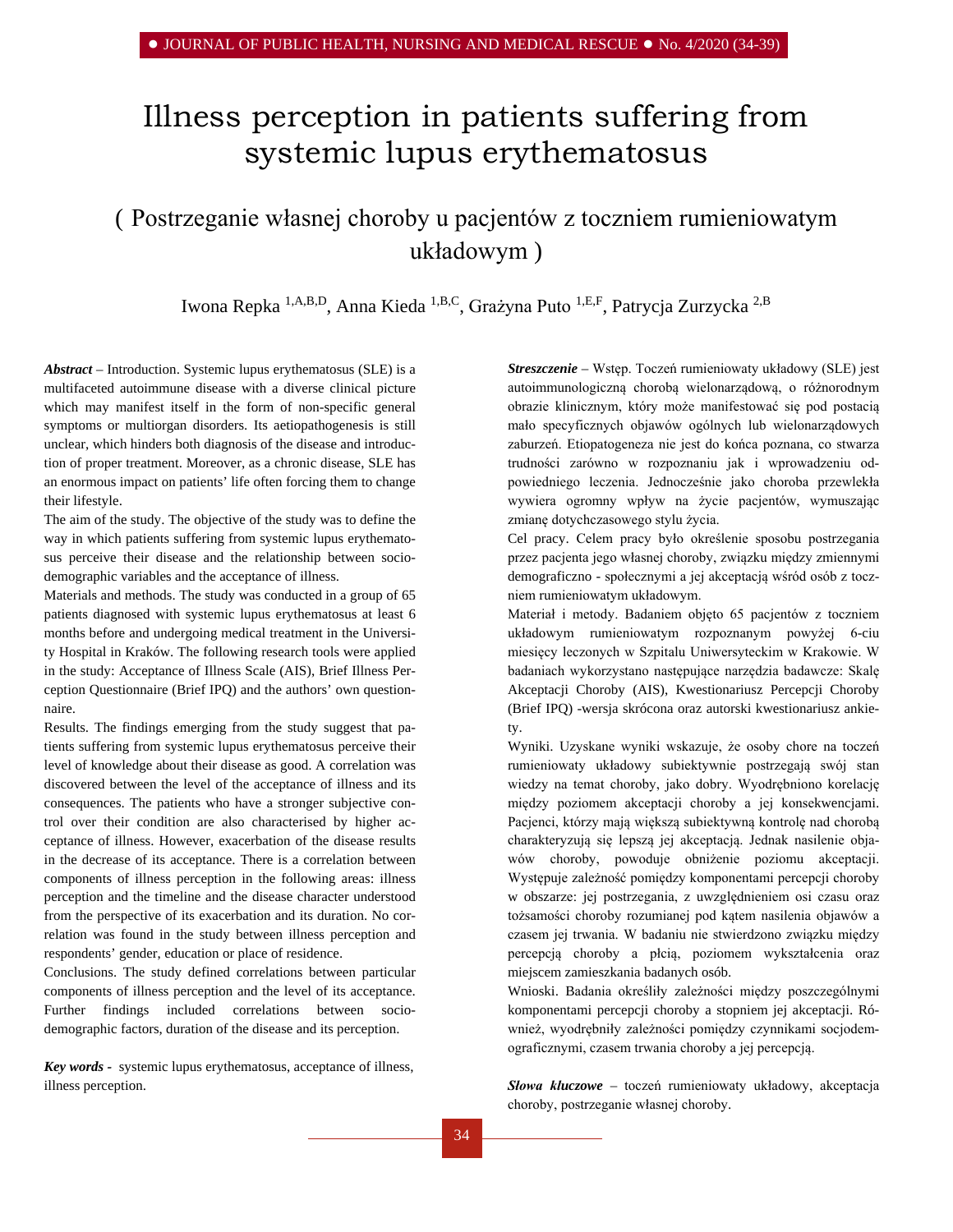# **Author Affiliations:**

- 1. Department of Clinical Nursing, Institute of Nursing and Midwifery, Faculty of Health Sciences, Jagiellonian University Medical College, Poland
- 2. Graduate of MA course in Nursing, Faculty of Health Sciences, Jagiellonian University Medical College, , Poland

# **Authors' contributions to the article:**

- A.The idea and the planning of the study
- B. Gathering and listing data
- C. The data analysis and interpretation
- D.Writing the article
- E. Critical review of the article
- F. Final approval of the article

#### **Correspondence to:**

Iwona Repka, PhD, Department of Clinical Nursing, Institute of Nursing and Midwifery, Faculty of Health Sciences, Jagiellonian University Medical College, Kopernika 25 Str., PL-31-501 Kraków, e-mail: [iwona.repka@uj.edu.pl](mailto:iwona.repka@uj.edu.pl)

**Accepted for publication:** November 19, 2020.

# **I. INTRODUCTION**

ystemic lupus erythematosus (SLE) is a chronic autoimmune inflammatory disease with unclear aetiology. The course of the disease is changeable including the periods of remission and exacerbation. The disease affects multiple systems and its clinical picture is diverse and characterised by complex immunological disorders of a cellular and humoral nature [1,2,3]. Annual SLE incidence rate reaches 3-5/100 000 people a year. The disease may affect every age group, however, typically it is diagnosed in patients aged between 15 and 55 [4]. The disease brings about multiple organ damages and frequently turns out to be fatal [5,6]. S

Systemic lupus erythematosus (SLE) as a chronic disease is a source of severe psychological stress because it forces patients to adapt to their new situation by changing their lifestyle and submitting to medical treatment [6,7], which, in turn, allows them to prolong the remission period and, thus, to prolong their lives [8].

An incurable disease requires that patients should develop their own ways of coping with stress determined by the duration of illness and elimination of harmful factors which surpass personal resources. These actions aim at coping with the problem and controlling arising emotions by calming down the negative and stimulating positive ones, which makes it possible for an individual to be motivated enough to take action [7,9,10].

Self-perception is created thanks to cognitive processes along with activating strategies of coping with stress [10]. Acceptance of illness is often a long and complex process connected with the approval of illness-related limitations and its main feature is a positive attitude to life and medical treatment, which is a stimulus for undertaking particular actions [11,12].

The objective of the study was to define the way in which patients suffering from systemic lupus erythematosus perceive their disease and the relationship between socio-demographic variables and the acceptance of illness.

# **II. MATERIALS AND METHODS**

The study was carried out between March and June 2017. It was conducted in a group of 65 SLE patients undergoing medical treatment in the Immunological Diseases and Hypercoagulability Clinic, II Department of Internal Diseases of the University Hospital in Kraków. To participate in the study patients had to meet the criterion of having been diagnosed with systemic lupus erythematosus at least 6 months before.

The study was conducted with the application of the Brief Illness Perception Questionnaire (Brief IPQ) adapted by Kossakowska.

The aim of this research tool is to assess a subjective influence of the illness on patients' life, illness duration, the sense of control over the disease, belief in the efficiency of medical treatment, subjective exacerbation of disease symptoms, concerns about one's health condition, sense of understanding the illness and its influence on emotional health. The questionnaire consists of 8 questions scored on 0 – 10 scale (where 0 means 'no influence at all' and 10 means 'a significant influence" and one open-ended question referring to a general illness perception [13].

Acceptance of Illness Scale (AIS) created by Felton, Revenson and Hinrichsen and adapted by Z. Juczyński determines to what extent patients accept their illness and, thus, verifies the intensity of negative emotions. This research tool consists of 8 statements describing the consequences of the disease. The respondents mark their answers on a  $1 - 5$  scale where 1 means 'I definitely agree' and 5 means 'I definitely disagree' choosing the score which describes their current state. Higher scores mean a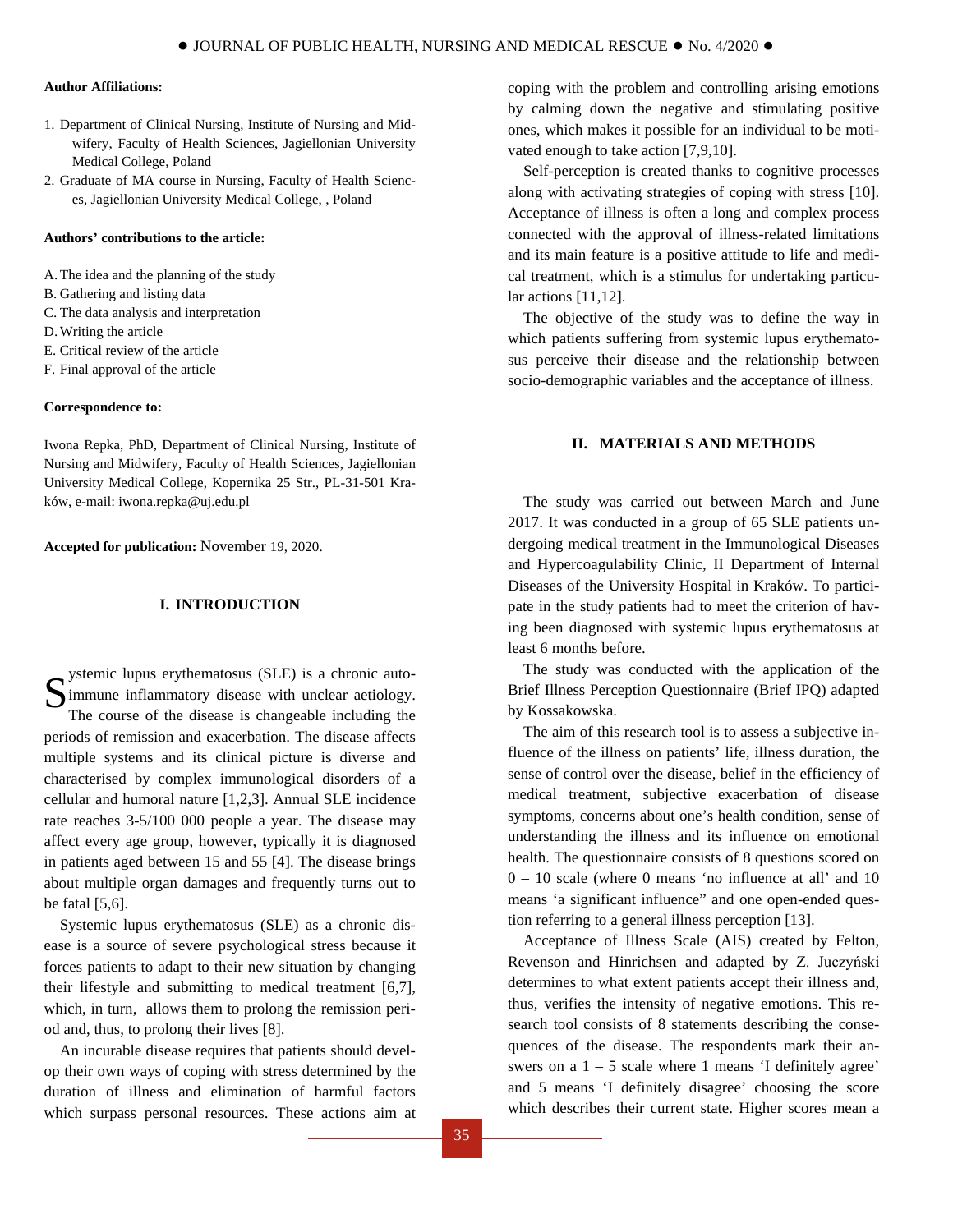good adaptation to the present situation resulting from the illness. On the other hand, a strong objection to the statements suggests lack of acceptance of the illness. The total score ranging from 8 to 40 is a general measurement of the level of the illness acceptance [14].

The questionnaire prepared by the authors takes into consideration socio-demographic data and the duration of the disease.

# *Statistical methods*

The data was processed with the application of IBM SPSS V22 statistical software. Then the collected data was analyzed in a quantitative and statistical way by means of r-Pearson's and Spearman's correlation coefficient as well as nonparametric Mann-Whitney U test and ANOVA test developed by Kruskal-Wallis. The level of significance was estimated at  $p < 0.05$ .

# **III. RESULTS**

The study was carried out in a group of 65 patients aged between 22 and 63. Their average age was 41.7  $(\pm 10.4)$ . There were more female than male participants (90.8% vs 9.2%). The biggest group consisted of respondents with secondary education (46.1%) and living in a city with the population of over 100 000 (43.1%). The most frequent time of SLE diagnosis was over 10 years before (41.5%).

The assessment of illness perception in particular areas was carried out with the application of Brief Illness Perception Questionnaire. The average score of illness perception reached (M=5.44; SD=1.157). The lowest score was 3 and the highest score was 9 (Tab. 1).

Table 1. Score of illness perception of residence

| Score of illness perception                       |   | М    | Min | Max |
|---------------------------------------------------|---|------|-----|-----|
|                                                   |   | 5 44 |     |     |
| ___<br>and the same of<br>the control of the con- | . |      |     |     |

Min - Max, M - mean scores, SD - standard devitations

Taking into consideration all 8 components, the highest average score was reached for a subjective illness perception from a time perspective (M=8.88; SD=1.916). The obtained results may suggest that with time patients lose hope for total recovery. Moreover, the analysis of the area connected with the control over the illness (M=6.75; SD=2.222) leads to the conclusion that patients are concerned about their health condition. The lowest scores were obtained within emotional experience area (M=5.31;

SD=2.462), which implies patients' negative attitude towards their illness (Tab. 2).

| The assessment of illness perception - Brief<br><b>IPO</b> | N  | M    | <b>SD</b> | Min            | Max |
|------------------------------------------------------------|----|------|-----------|----------------|-----|
| IP1 Consequences                                           | 65 | 6.49 | 2.469     | $\overline{c}$ | 10  |
| <b>IP2</b> Timeline                                        | 65 | 8,88 | 1,916     | 3              | 10  |
| <b>IP3</b> Personal control                                | 65 | 5,57 | 2,385     | $\theta$       | 10  |
| <b>IP4</b> Treatment control                               | 65 | 6,2  | 2,04      | $\mathbf{0}$   | 9   |
| IP5 Identity                                               | 65 | 6,03 | 2.114     | $\overline{c}$ | 10  |
| IP6 Concern                                                | 65 | 5,32 | 2,437     | $\Omega$       | 10  |
| IP7 Understanding                                          | 65 | 6,75 | 2,222     | 1              | 10  |
| IP8 Emotional response                                     | 65 | 5,31 | 2.462     | 1              | 10  |

Min - Max: M - mean scores, SD - standard devitations

A positive correlation of medium intensity was observed between the components of illness perception: subjective perception on a timeline  $(IP2)$  ( $p=0.01$ ), subjective illness perception, and the disease character understood from the perspective of its exacerbation  $(IP5)(p=0.019)$  and its duration. The longer patients struggled with the disease, the more likely they were to believe that they would be ill until the end of their life. Moreover, the persistence of the illness was often accompanied by exacerbation of its symptoms. For other components of illness perception no statistically significant impact of the duration of illness was detected (p>0.05). An analysis of the results showed a positive correlation between patients' age and the components of illness perception: subjective perception on a timeline (IP2) (p=0.01), subjective illness perception or the disease character understood from the perspective of its exacerbation (IP5) ( $p=0.015$ ). These results show that as they were growing older, the patients were more and more likely to believe that they would be ill until the end of their life which was accompanied by exacerbation of disease symptoms. No statistically significant correlations were found for other components of illness perception and patients' age (p>0.05). There were no statistically significant differences in correlations between illness perception and factors such as gender, education or place of residence  $(p>0.05)$ (Tab. 3).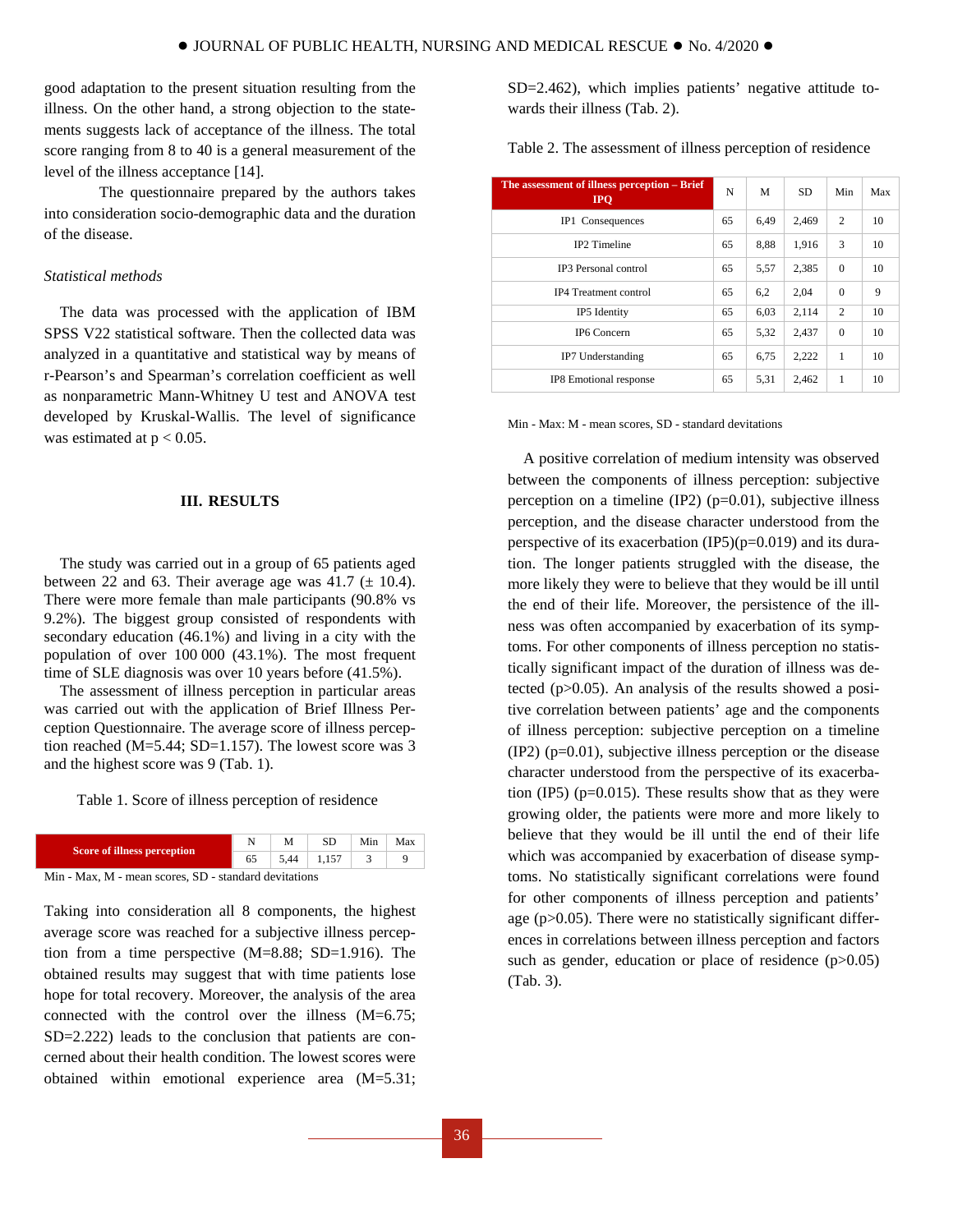| Table 3. Relationship between duration of the disease and |
|-----------------------------------------------------------|
| socio-demographic variables and perception of patients'   |
| own illness of residence                                  |

| <b>Brief Illness Percep-</b><br>tion Questionnaire<br>(Brief IPO) |                       | Age   | Gender | Educational<br>level | Place of<br>residence | <b>Illness</b><br>duration |
|-------------------------------------------------------------------|-----------------------|-------|--------|----------------------|-----------------------|----------------------------|
|                                                                   |                       | $p *$ | $p$ ** | $p$ ***              | $p *$                 | $p *$                      |
| ception                                                           | Score of illness per- | 0.142 | 0.093  | 0.111                | 0,978                 | 0.427                      |
| IP <sub>1</sub>                                                   | Consequences          | 0,172 | 0,379  | 0,302                | 0,643                 | 0,269                      |
| IP <sub>2</sub>                                                   | Timeline              | 0,01  | 0.385  | 0.224                | 0.692                 | 0,01                       |
| IP <sub>3</sub>                                                   | Personal<br>control   | 0.281 | 0.022  | 0.08                 | 0.426                 | 0,523                      |
| IP <sub>4</sub>                                                   | Treatment<br>control  | 0,726 | 0,527  | 0.077                | 0.483                 | 0.982                      |
| IP <sub>5</sub>                                                   | Identity              | 0,015 | 0.165  | 0,148                | 0.852                 | 0,019                      |
| IP <sub>6</sub>                                                   | Concern               | 0.904 | 0.698  | 0.185                | 0.929                 | 0,276                      |
| IP 7                                                              | Understanding         | 0,786 | 0,27   | 0,846                | 0,941                 | 0,379                      |
| IP 8                                                              | Emotional<br>response | 0,617 | 0.973  | 0.45                 | 0,776                 | 0,43                       |

\* r - Spearman's correlation, \*\* test U Manna - Whitneya, \*\*\* test Kruskala - Wallisa

There is a statistically significant correlation between the acceptance of illness and the assessment of illness perception for the following components:  $IP1(p=0.019)$ , IP3(p=0.004), IP5(p=0.034), IP6(p=0.000), IP7(p=0,002),  $IP8(p=0.000)$  and the total rate of illness perception (p=0.000). A low negative correlation can be observed between the acceptance of illness and its consequences (r=- 0.29). The less the patients experienced the impact of the disease on their life, the more likely they were to accept it. There is a positive correlation between the sense of control over the disease and the level of acceptance  $(r=0,355)$ . This correlation has a medium strength. The patients who have a stronger subjective control over their health condition tend to have a higher acceptance of illness in comparison to those with a lower sense of control (Tab. 4).

# Table 4. Relationship between perception of patients own illness and acceptance of residence

| <b>Brief Illness Perception Questionnaire (Brief)</b> | <b>Acceptance of illness -</b><br><b>AIS</b> |       |  |  |
|-------------------------------------------------------|----------------------------------------------|-------|--|--|
| IPO                                                   | r                                            | P     |  |  |
| IP1 Consequences                                      | $-0.29$                                      | 0,019 |  |  |
| <b>IP2</b> Timeline                                   | 0.176                                        | 0.16  |  |  |
| <b>IP3</b> Personal control                           | 0,355                                        | 0,004 |  |  |
| <b>IP4</b> Treatment control                          | $-0.039$                                     | 0.759 |  |  |
| IP5 Identity                                          | $-0.264$                                     | 0.034 |  |  |
| IP6 Concern                                           | $-0.466$                                     | 0.000 |  |  |
| IP7 Understanding                                     | 0.379                                        | 0.002 |  |  |
| IP8 Emotional response                                | $-0.446$                                     | 0,000 |  |  |
| Score of illness perception                           | $-0.516$                                     | 0.000 |  |  |

*p* - coefficient of the statistical significance, r - Pearsona correlation

A weak negative correlation can be observed between subjective illness perception and its character understood from the perspective of its exacerbation and its acceptance  $(r=0.264)$ . The results show that the patients who experience exacerbation of SLE symptoms tend to accept it less than patients whose disease has a mild course. There is a strong negative correlation between patients' interest in the disease and its acceptance (r=-0.466). The patients who are more concerned about their illness are also characterised by a lower level of its acceptance. There is a positive correlation, moderate in strength but quite a distinct one, between the control over health condition and acceptance of illness (r=0.379). The higher coherence, the higher acceptance of illness is observed in patients. There is also a strong negative correlation between emotional experience and the acceptance of illness (r=-0.446). The more negative emotions were provoked by illness, the lower its acceptance was in a particular group of respondents. The total rate of illness perception is negatively correlated with the acceptance of illness. This correlation is distinct and strong (r=-0.516). A decline in psychological comfort which is frequently connected with illness entails a decline in acceptance of illness in patients. No correlation was found between IP2, IP4 and the acceptance of illness, there was no statistical significance (p>0.05) (Tab. 4).

#### **IV. DISCUSSION**

Systemic lupus erythematosus (SLE) is a disease with a diverse clinical picture and its aetiology is still not clear, which poses a big problem for doctors. Its multifaceted character is frequently a reason of late diagnosis and, consequently, late introduction of proper treatment [1]. Being a chronic disease, it affects all spheres of patients' life: physical, psychological, social or spiritual ones [6,7].

The present researches involved an examination of a group of 65 patients diagnosed with systemic lupus erythematosus at least 6 months before. Their interpretation was aimed at determining how patients perceive their illness and how the character of the disease influences the level of acceptance of illness. As there were no other researches concerning patients suffering from systemic lupus erythematosus, the authors referred to general information and reports connected with chronic diseases and the quality of life of SLE patients. The findings obtained by the authors lead to conclusions that the disease limits patients' everyday routines most, which coincides with the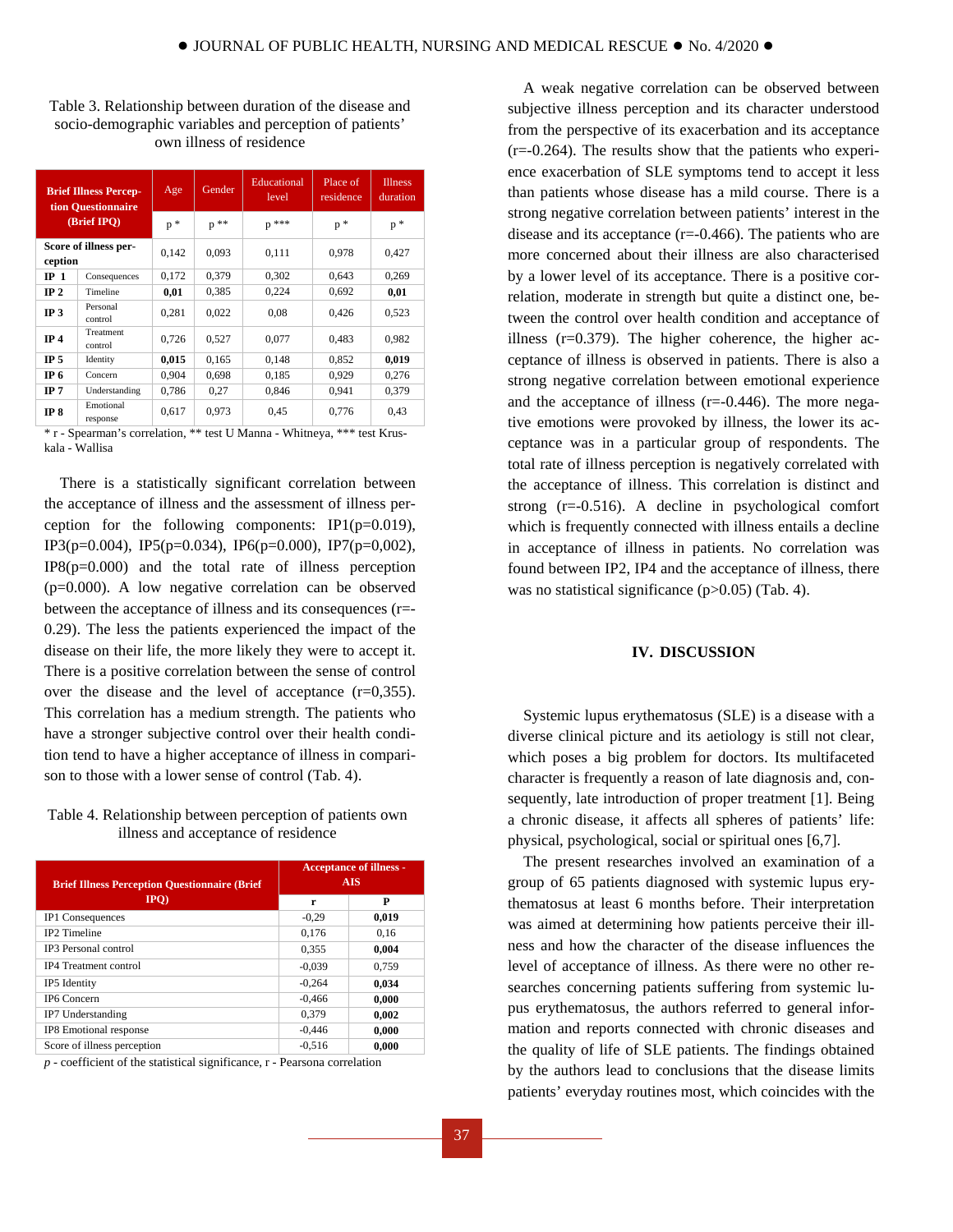results obtained by Zalewska-Puchała J. et al. who examined SLE patients' quality of life [4].

The authors drew conclusions based on the study which prove the deterioration of SLE patients' health condition in the area of physical and psychological functioning, which affects their everyday activities [4]. Also researches carried out by Teresińska E. et al. which assess the quality of life in patients suffering from systemic lupus erythematosus prove that the more the patients accepted their illness and tried to adapt to it, the better the quality of their life was [15].

Within the current study the authors analysed the perception of patients' own illness. The highest score was obtained for the component of subjective illness perception on a timeline, which means that the respondents assume that their illness is going to last until the end of their life. Moreover, a correlation was observed between the components of illness perception: subjective perception on a timeline, the disease character understood from the perspective of its exacerbation and the duration of illness and patients' age. The longer the illness lasted and the older patients were, the higher intensity of SLE symptoms was observed.

The study proves that despite respondents' knowledge about the disease, they have a negative attitude towards their condition, which results in exacerbation of SLE symptoms, rising concerns about efficiency of applied treatment and, consequently, deterioration of control over the disease. These conclusions coincide with the results obtained by Sak J. et al. in the study conducted in a group of 237 patients suffering from chronic diseases. This study was carried out with the application of Multidimensional Health Locus of Control Scale (MHLC) and Imagination and Perception of Illness Scale (IPIS). Despite the differences in the choice of research tools a common conclusion can be drawn that when patients have no chance to control their health condition, their illness perception becomes negative [16].

The results of the current study show a correlation between the acceptance of illness and the assessment of illness perception for particular components. The less the patients experienced the influence of disease on their life, the more likely they were to accept it. Moreover, a correlation was found between a personal control over illness and the level of its acceptance. The patients with a higher subjective control over their illness tend to accept it more than those with a lower sense of control. When patients experienced exacerbation of disease symptoms and started to worry about their health condition, their acceptance of illness decreased significantly.

These results coincide with the study into coherence and the sense of self-efficacy conducted by Andruszkiewicz A. et al. in a group of chronically ill patients which proved that people with high acceptance of illness are also characterised by a strong sense of coherence [10].

An analysis of the results of the current study also detected a correlation between emotional suffering and acceptance of illness. The more negative emotional state the illness provoked, the lower its acceptance was. Also a decline in psychological comfort which accompanied the illness lowered its acceptance in patients. The study showed no correlation between illness perception and education, gender or place of residence.

# **V.CONCLUSIONS**

- Illness perception is under a strong influence of subjective perception on a timeline, whereas the consequences following a chronic disease have the least significant influence on it.
- There is a correlation between the illness duration and patients' age and illness perception in the area of illness perception and the timeline and the disease character understood from the perspective of its exacerbation.
- No correlation was found between illness perception and socio-demographic data (gender, education, place of residence).
- The level of the acceptance of illness was determined mainly by limitations in engaging in favourite activities.
- There is a correlation between the degree of the acceptance of illness and its perception in the following areas: consequences, personal control, subjective perception, the disease character along with possible exacerbation, perception of interest in the disease and its control.

# **VI. REFERENCES**

- [1] Kuhn A, Landmann A. The classification and diagnosis of cutaneous lupus erythematosus. J Autoimmun 2014; 48-49: 14-19.
- [2] Kalińska-Bienias A, Foroncewicz B, Bienias P *i wsp.* Wybrane nowe aspekty patogenezy tocznia rumieniowatego – spojrzenie interdyscyplinarne. Prz Dermatol 2016; 103: 345-353.